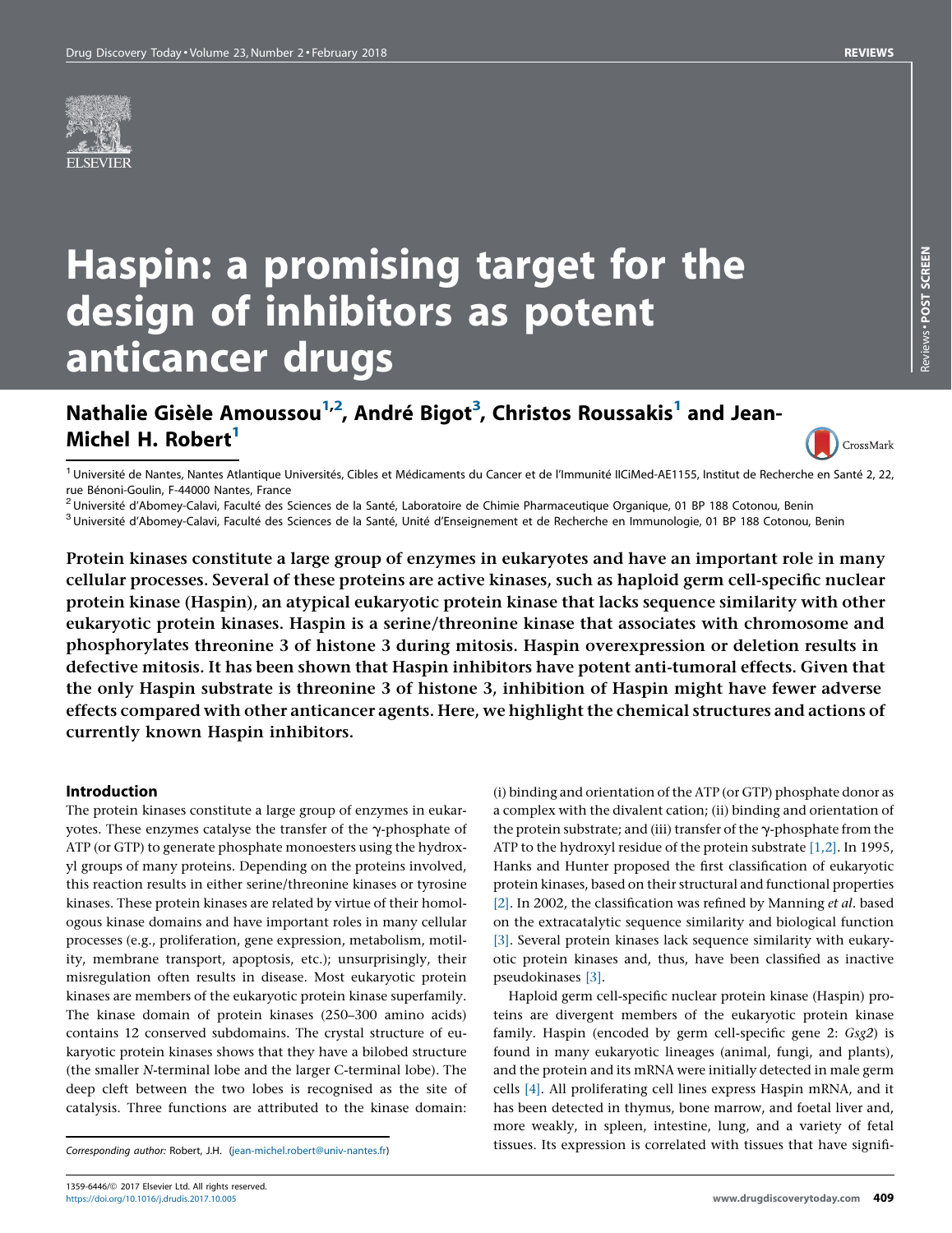#### GLOSSARY

#### Budding uninhibited by benzimidazole 1 (Bub1) and budding uninhibited by benzimidazole-related 1 kinases (BubR1) serine/ threonine checkpoint kinases with important roles as kinetochore-microtubule attachment regulators.

Centromere protein A (CENP-A) a centromereinteracting protein (along with CENP-B, CENP-C1, CENP-D, CENP-E and CENP-F).

CDC2-like kinase 1 (CLK1) has an important role in the regulation of RNA splicing through phosphorylation of members of the serine and arginine-rich (SR) family of splicing factors.

#### Chromosomal passenger complex (CPC)

comprises Aurora B, INCENP, Borealin, and Survivin; a key orchestrator protein of orderly mitotic exit and cytokinesis. DYRK(1A, 1B, 2, 3) members of the dual specificity tyrosine-phosphorylation-regulated kinase family.

Highly expressed protein in cancer 1 (Hec1) located at the centromere during cell mitosis; has an important role in the spindle checkpoint pathway. Protein kinase Ac (PKAc) catalytic subunit of cAMPdependent protein kinase.

**Repo-Man** nuclear protein that is a specific regulatory subunit for PP1 $\gamma$ . Repo-Man disperses in the cytoplasm as cells enter prophase but relocalises to chromatin at anaphase onset. Repo-Man was identified as a complex responsible for inactivation of a regulator of chromosome architecture in anaphase.

Spindle assembly checkpoint (SAC) sometimes referred to as the 'mitotic checkpoint' or 'M-phase checkpoint'; a quality-control mechanism that prevents anaphase until all the chromosomes are stably attached to the spindle.

cant levels of cellular proliferation and differentiation [\[5\].](#page-6-0) Studies have confirmed Haspin as a serine/threonine kinase and a constitutively active enzyme.

Studies have shown that, during interphase, Haspin is autoinhibited by a conserved segment of basic residues (the Haspin basic inhibitory segment; HBIS) within the N-terminal domain, immediately upstream of the kinase domain. The kinase is reactivated in M phase by Cdk1 phosphorylation of the N terminus [\(Fig.](#page-2-0) 1). This phosphorylation leads to recruitment of Polo-like kinase-1 (Plk-1), which in turn further phosphorylates multiple sites at the Nterminal domain of Haspin. In addition, in human cells, the localisation of Aurora B kinase to the centromere creates a positive feedback loop that increases Haspin activity [\[6\].](#page-6-0)

The crystal structure of Haspin reveals at least four peculiarities [\[5\]](#page-6-0): (i) the N-terminal lobe is entirely buried under an additional layer created by an N-terminal extension and two insertions; (ii) reorganisation of the activation segment contributes to the creation of an unusual substrate-binding site; (iii) an additional insertion between the  $\beta$ 7 and  $\beta$ 8 loop that contains two  $\beta$ -strands; and (iv) deletion of the  $\alpha$ G helix.

During mitosis, Haspin localises predominantly to condensed chromosomes during mitosis, to centrosomes following nuclear envelope breakdown (NEBD), to spindle microtubules during metaphase, and to the midbody during telophase. The only know

substrate of Haspin is histone H3. During mitosis, Haspin phosphorylates histone H3 at threonine 3 to form H3T3 ph [\[7\].](#page-6-0) Phosphorylated threonine 3 is detected on condensing chromosomes during prophase, prometaphase, and metaphase, is decreased during anaphase and is absent during telophase. Histone H3T3 ph creates a chromatin-binding site for survivin and recruits the **chromosomal passenger complex** (CPC; see Glossary) at inner centromeres during mitosis [\[8–12\]](#page-6-0). Haspin activity facilities the activation of Aurora B, a member of the CPC ([Fig.](#page-3-0) 2). Aurora B kinase activity is necessary for full phosphorylation of Haspin during mitosis and stimulates H3T3 phosphorylation. It also acts to generate a positive feedback between Haspin and Aurora B and allows CPC accumulation on chromatin during mitosis [\[13\].](#page-6-0) The complex protein phosphatase  $1\gamma(PP1\gamma)$ /**Repo-Man** induces indirect inhibition of Haspin by dephosphorylating of H3T3 at the end of mitosis [\[14,15\]](#page-6-0).

Haspin overexpression or deletion results in defective mitosis. Inhibition of Haspin prevents normal chromosome alignment at metaphase, while Haspin overexpression results in a delay before metaphase. In addition, Haspin depletion leads to the loss of the cohesion association and activation of the spindle checkpoint, arresting mitosis in a prometaphase-like state [\[16\].](#page-6-0)

Haspin inhibitors have antimitotic effects and might have fewer adverse effects than many other kinase inhibitors currently used as therapeutics because Haspin has only one known substrate (Thr 3 of histone 3) [\[17\].](#page-6-0) A previous study showed that Haspin inhibitors cause the displacement of Aurora B from inner centromeres, resulting in its diffuse distribution on chromatin [\[17\]](#page-6-0) many other kinase inhibitors currently used as therapeutics.

# Haspin inhibitors

# Acridine derivatives

Using high-throughput screening (HTS), the compound LDN-192960, an acridine derivative, was identified as a potent kinase Haspin inhibitor with  $IC_{50} = 0.01$  MM ([Fig.](#page-4-0) 3) [\[18\].](#page-6-0) Based on the structure–activity relationships (SAR) of the acridine series, Cuny et al. [\[19\]](#page-6-0) identified many Haspin inhibitors, the general structure of which is given in [Fig.](#page-4-0) 3. All compounds showed good inhibitory activity again Haspin, while compound LDN-209929 was very selective for Haspin (180-fold selectivity versus **DYRK2**). LDN-209929 was reported to compromise the spindle checkpoint during mitosis when microtubules are severely disrupted [\[17\]](#page-6-0). However, the adverse effects highlighted with either acridine or tacrine, for example, do not support the use of this scaffold in the development of drugs for use in humans.

# Beta carboline derivatives Harmine and harmalol

Harmine is an indole alkaloid from the plant Peganum harmala with the pyrido[3,4-b]indole ring structure characteristic of  $\beta$ -carboline family alkaloids ([Fig.](#page-4-0) 3), which includes harmaline, harman, and harmalol. These compounds exhibit psychoactive activity on the central nervous system (CNS), with hallucinogen adverse effects. Harmine has also been identified as an inhibitor of DYRK family kinases, with  $IC_{50}$  values of 0.03–0.35 MM reported for DYRK1A, and approximately 50-fold lower potency toward DYRK2 [\[20–23\]](#page-6-0). More recently, using time-resolved fluorescence resonance energy transfer (TR-FRET), Cuny et al. showed harmine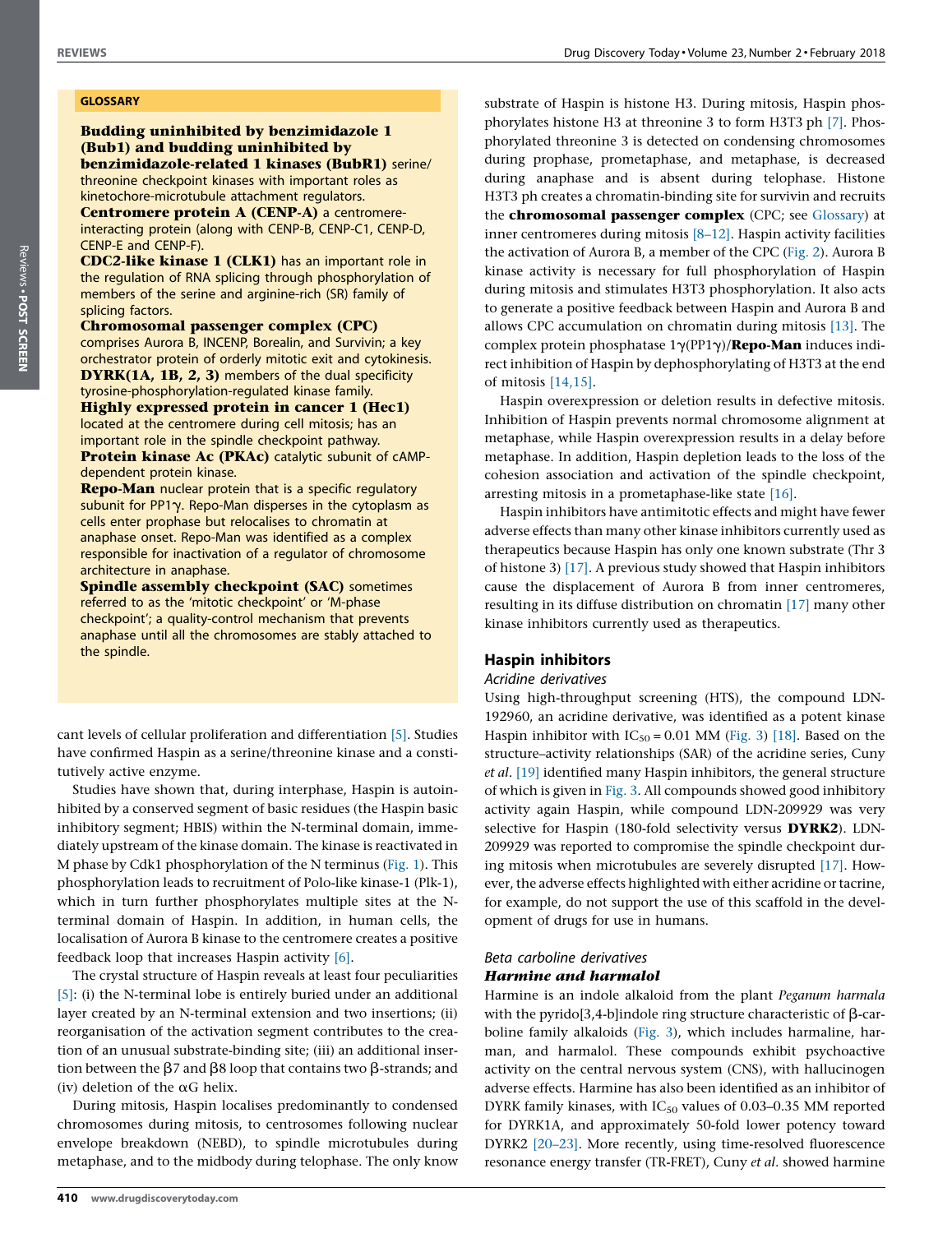Reviews POST SCREENReviews . POST SCREEN

<span id="page-2-0"></span>

#### FIGURE 1

Haspin activation in mitosis. During interphase, the histone H3T3 kinase haploid germ cell-specific nuclear protein kinase (Haspin) is autoinhibited by a basic segment (Haspin basic inhibitory segment; HBIS). At the start of mitosis, Haspin undergoes priming phosphorylation of its N terminus by Cdk1, resulting in recruitment of polo-like kinase 1 (Plk1), which phosphorylates multiples sites at the Haspin N terminus, activating the protein.

and harmalol to be moderately potent Haspin inhibitors, with  $IC_{50}$ values of 0.59 and 0.77 MM, respectively [\[24\]](#page-6-0). The adverse effects of these compounds on the CNS limit interest in their use as therapeutics, although this structure could provide a useful scaffold for the design of optimised drug-candidates.

#### LDN-211898 and related compounds

In a SAR study of beta-carboline derivatives and by using the results of SAR studies carried out with the acridine series, compound LDN-211898 [\(Fig.](#page-4-0) 3) was identified as a lead compound. This compound has an  $IC_{50}$  value for Haspin of 0.10  $\mu$ M and was very selective for Haspin (150-fold selectivity versus DYRK2) [\[24\].](#page-6-0) This study confirmed the beta-carboline scaffold as pharmacophoric structure that could be useful for the design of Haspin inhibitors. Interestingly, the lack of strict specificity towards Haspin (observed for LDN-211898 and some related compounds) could be advantageous, leading to compounds targeting simultaneously several kinases with an essential role during cell division.

#### Ribofuranosyl derivatives

5-ITu Initially, 5-iodo-7- $\beta$ -D-ribofuranosyl-7H-pyrrolo[2,3-d]pyrimidin-4-amine (5-ITu; [Fig.](#page-5-0) 4) was characterised as an adenosine kinase inhibitor by Wotring and Townsend [\[25\]](#page-6-0). Recently, it was demonstrated that 5-ITu, with an  $IC_{50}$  of 5–9 nM, has potent and selective inhibitory activity against Haspin *in vitro* [\[26–29\]](#page-6-0). 5-ITu targets the ATP-binding site of Haspin and causes dose-dependant

displacement of the CPC subunits [\[17,29\].](#page-6-0) 5-ITu also compromised chromosome alignment and caused a dose-dependant decrease in mitotic (phospho)-protein monoclonal-2 phosphoepitopes. According to De Antoni et al., 5-ITu potently inhibited Haspin but not Aurora B in vitro, and counteracted the centromeric localisation of the CPC without affecting the bulk of Aurora B activity in HeLa cells. Mislocalisation of Aurora B correlated with dephosphorylation of **Centromere protein A** (CENP-A), **High**ly expressed protein in cancer 1 (Hec1), and spindle assembly checkpoint (SAC) override. In addition, 5-ITu impaired kinetochore recruitment of the mitotic checkpoint serine/threonine-protein kinases Budding uninhibited by benzimidazole 1 (Bub1) and **budding uninhibited by** benzimidazole-related 1 kinases (BubR1), an effect that was reversed by concomitant inhibition of phosphatase activity. Forcing localisation of Aurora B to centromeres in 5-ITu also restored Bub1 and BubR1, but failed to rescue the SAC override. These results suggest that Haspin is required for a part of SAC signaling that is distinct from the centromere and kinetochore localisation of Aurora B and other proteins, whose localisation is Aurora B dependent; however, 5-ITu might inhibit a distinct SAC pathway in addition to that represented by the Haspin–Aurora B axis [\[29\].](#page-6-0) Thus, 5-ITu appears to be a useful tool for chemical biology investigations of Haspin activity in tumour development. However, the 'iodine' nature of the molecule could result in adverse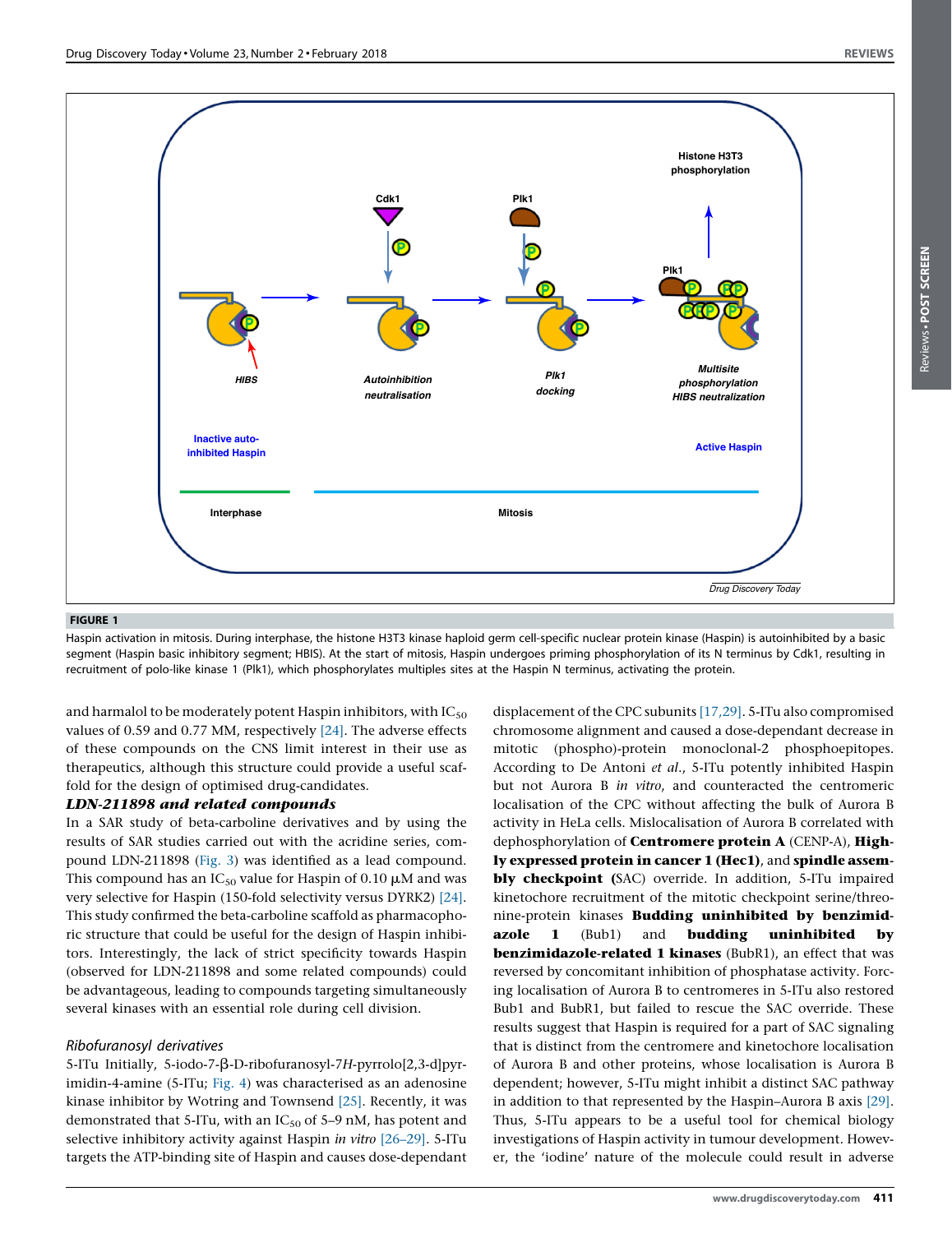<span id="page-3-0"></span>

#### FIGURE 2

Relationships between Haspin and CPC. The nucleosome comprises four core histone proteins (H2A, H2B, H3, and H4) and is the primary building block of chromatin. Histone H3, one of the main histone proteins involved in chromatin in eukaryotic cells, has conserved N-terminal tail residues that undergo different post-translational modifications, such as phosphorylation. Four residues within the H3 N terminus are phosphorylated during mitosis: Thr3, Ser10, Thr11 and Ser28. Phosphorylation at Thr3, which is highly conserved among many species, is catalysed by Haspin and provides a chromatin-binding site for the recruitment of the chromosomal passenger complex (CPC). Aurora B, one of the four constituents of CPC, along with Survivin, Borealin and INCENP, phosphorylates Haspin, which creates a signal amplification loop. This contributes to CPC accumulation at centromeres and regulates mitosis and chromosome segregation. Haspin is then dephosphorylated by the protein phosphatase  $1\gamma(PP1\gamma)/\text{Repo-Man complex.}$ 

effects related to thyroid metabolism and, therefore, it is difficult to envisage such an iodo-scaffold being used in the design of molecules of clinical interest.

# CHR-6494

Compound 3-(1H-indazol-5-yl)-N-propylimidazo[1,2-b]pyridazin-6-amine (CHR-6494; [Fig.](#page-5-0) 4) is a first-in-class Haspin inhibitor identified by HTS for kinase inhibitors, rather than being identified from a rational drug design strategy. This Haspin-selective inhibitor has an  $IC_{50}$  value of 2 nM and inhibited cancer cell growth dose dependently (473 nM for HeLa, 500 nM for HCT-116 and 752 nM for MDA-MB-231 cells). The compound also blocked H3T3 ph, resulting in an abnormal mitotic spindle and a large defect in chromosomal alignment and centrosomes. It also upregulated Bub1 and cyclin B1 and potently induced arrest in G2/M and subsequent apoptosis. In addition, CHR-6494 efficiently blocked basic fibroblast growth factor (bFGF)-induced vessel sprouting (by 70% at  $1 \mu$ M in a chicken embryo aortic arch ring assay) and suppressed tumor growth in a HCT-116 xenografted mouse model (50 mg/kg, intraperitoneally) [\[30\].](#page-6-0)

CHR-6494 appears to be a member of a new generation of antimitotic drugs targeting mitotic machinery other than microtubules, avoiding some of the adverse effects associated with, for example, taxanes, which occur because of the role of tubulin in many cellular functions in addition to mitosis. Thus, CHR-6494 constitutes an interesting tool for use in biological and antitumor

investigations in addition to drug design, although further studies of its pharmacokinetic profile are required.

# ARC-type bisubstrate inhibitors

Adenosine analogue-oligoarginine conjugate (ARC)-type bisubstrate inhibitors have been used in studies that involve the construction of chimeric structures [\(Fig.](#page-5-0) 4) comprising a fragment (nucleoside mimic) binding to the ATP-site of Haspin and a histone H3(1-7) peptide binding to the protein substrate site of a protein kinase, conferring the selectivity of these conjugates to this target [\[31\].](#page-6-0) The main expected advantage of bisubstrate inhibitors is their potential ability to generate more interactions with the target enzyme that could result in improved affinity and selectivity of the conjugates; several research groups have used this bisubstrate approach for the design and synthesis of inhibitors of various protein kinases [\[32\]](#page-6-0).

As the nucleoside mimic section of these compounds, 5-ITu-like scaffolds were chosen, such as adenosine-4'-dehydroxymethyl-4'carboxylic acid (Adc), 5-(2-aminopyrimidin-4-yl)-thiophene carboxylic acid (AMTH), and 6-aminohexanoic acid (Ahx). Based on this model, Uri and co-workers designed and developed firstgeneration ARC-type inhibitors of protein kinases, such as HER2, Aurora, CDK ROCK, or PIM-1, resulting in the identification of the reference compound ARC-902 [\(Fig.](#page-5-0) 4). More recently, studies on the Haspin/Histone H3 (1-7) co-crystal predicted two positions in the structure of the Histone H3(1-7) peptide to which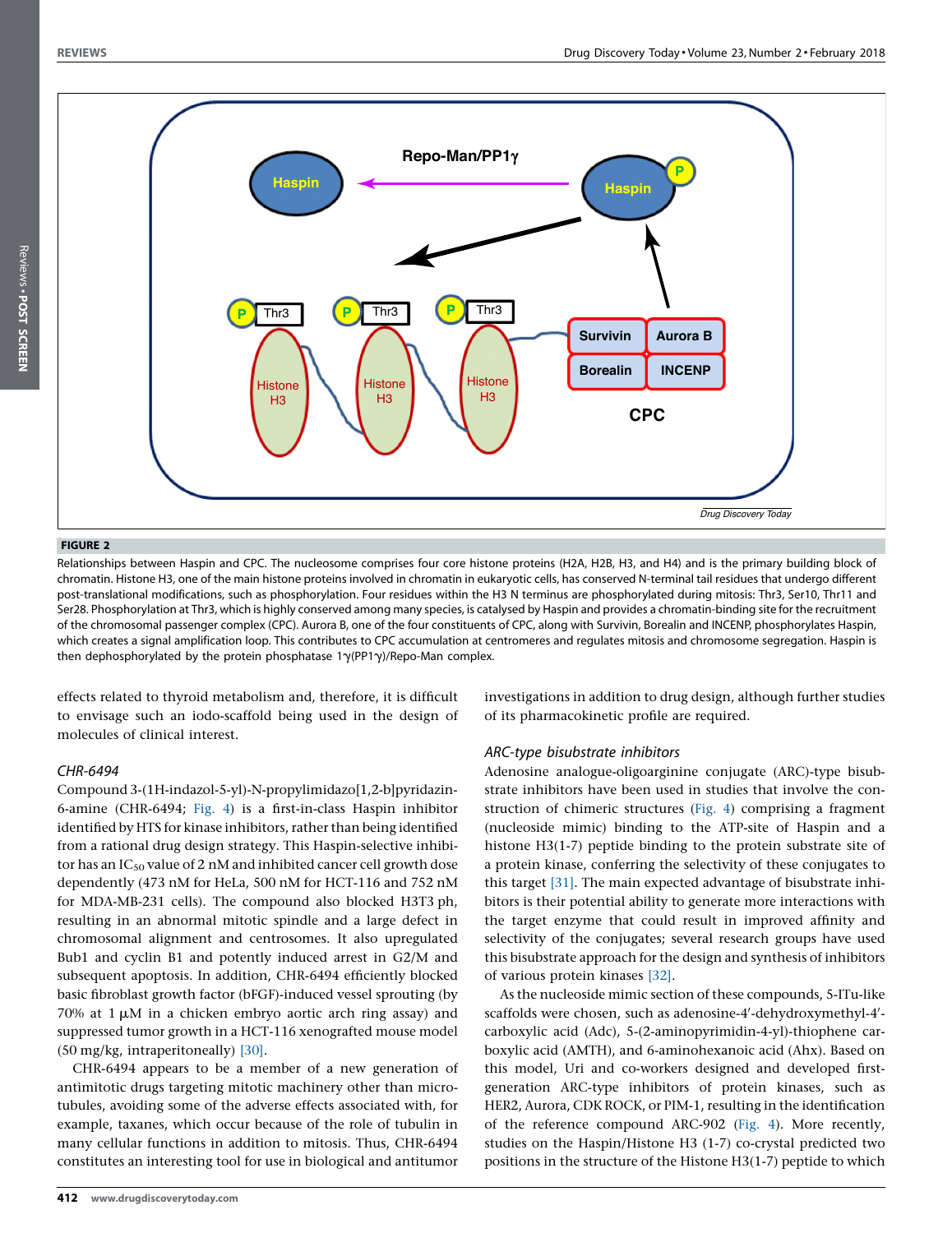Reviews POST SCREENReviews . POST SCREEN

<span id="page-4-0"></span>![](_page_4_Figure_2.jpeg)

#### FIGURE 3

Chemical structures of (a) acridine and (b)  $\beta$ -carboline compounds.

nucleoside mimics could be linked [\[33\].](#page-6-0) The first position is located near the N terminus of peptide and the second near to the phosphorylatable residue, Thr3.

These two aspects of this strategy resulted in the identification of two related series of new potent bisubstrate inhibitors of protein kinases, with a specific approach for targeting Haspin leading to the identification of ARC-3354 [\(Fig.](#page-5-0) 4) as lead compound. ARC-3354 has a subnanomolar Kd value toward Haspin and a 90-fold higher affinity toward Haspin than towards protein kinase Ac (PKAc), the basophilic reference kinase [\[31\]](#page-6-0).

However, despite an excellent affinity and selectivity profile determined by in vitro evaluation, these compounds suffer an absence of data concerning their membrane-penetrative capability as well as their pharmacokinetics. Moreover, the peptidic character of these inhibitors could limit their development as drug candidates and, consequently, their therapeutic interest.

## Concluding remarks

The cell cycle is an elaborate and evolutionarily conserved process in actively proliferating cells. Given that cell cycle aberrations are a hallmark of cancer, mitosis has been the target of anticancer strategies for decades; however, despite numerous mitosis-selective drug discovery strategies (e.g., microtubule-targeting agents, antimitotic kinases, and antimotor proteins; [Table](#page-5-0) 1) and ensuing clinical trials, mitosis-targeted anticancer therapies have generally failed to translate their preclinical efficacy into clinical responses in human trials owing, in particular, to undesirable effects on nonproliferating cells and the emergence of drug resistance.

Here, we have discussed the development of inhibitors of Haspin, a serine/threonine kinase and a divergent member of the eukaryotic protein kinase family. During the past decade, many Haspin inhibitors have been identified and have validated this kinase as a target for anticancer drugs. Structures of Haspin inhibitors are very divergent but the established SARs and structureselectivity relationships will be useful for the development of highaffinity Haspin inhibitors. These inhibitors could have potential therapeutic utility in cancer, with fewer adverse effects. In addition, such inhibitors could be combined with other mitosis-targeting drugs, to boost clinical efficacy. In addition, the key role of Haspin in many cellular processes and its important interactions with other mitotic kinases (e.g., Aurora B, Cdk1, Plk1, DYRKs, etc.) justifies the design of multitargeted mitosis inhibitors, in accor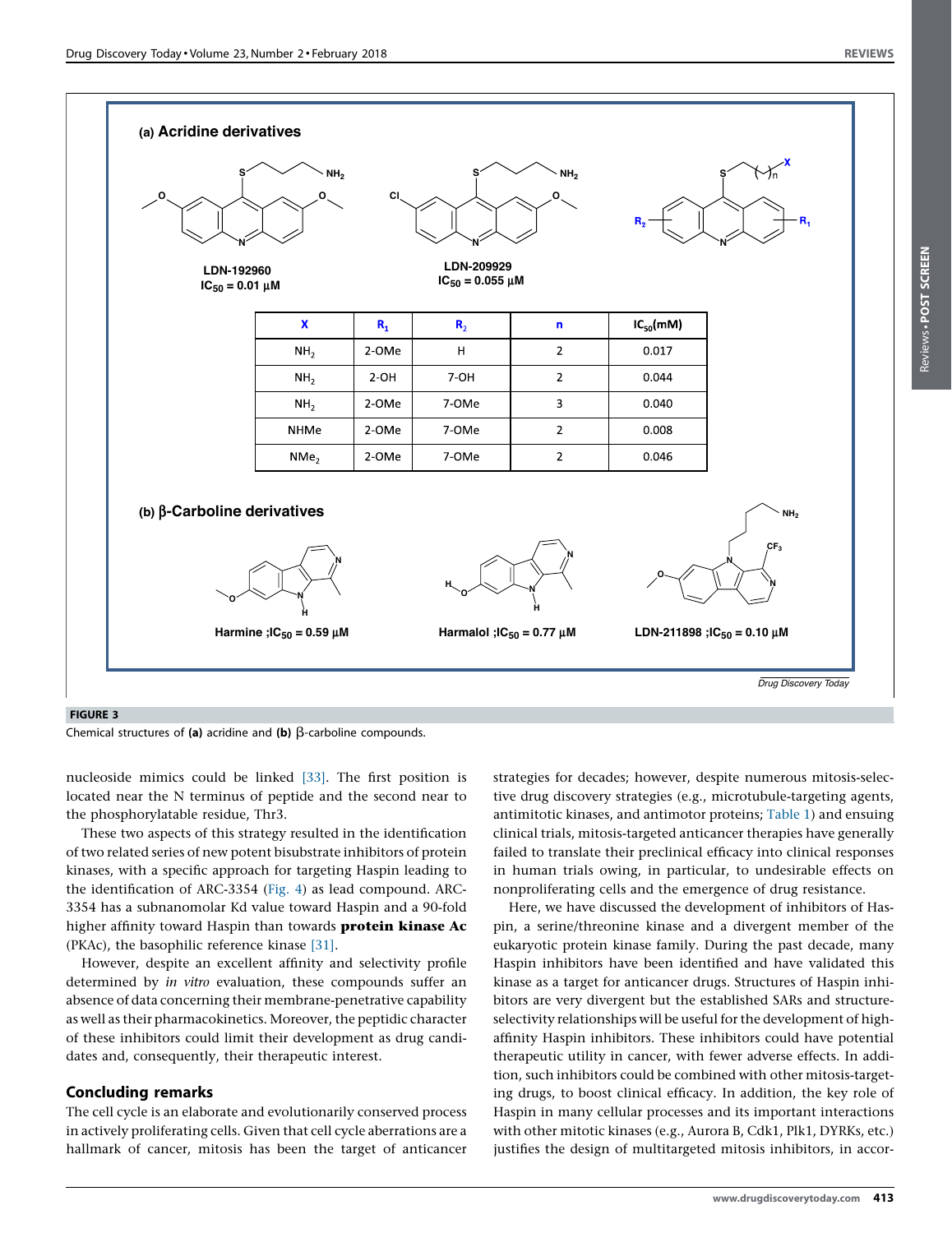Reviews • POST SCREEN

<span id="page-5-0"></span>![](_page_5_Figure_2.jpeg)

### FIGURE 4

Chemical structures of other chemical families of haploid germ cell-specific nuclear protein kinase (Haspin) inhibitors.

#### TABLE 1

| Targeting the cell cycle in cancer: an overview of validated and emerging strategies |  |  |
|--------------------------------------------------------------------------------------|--|--|
|--------------------------------------------------------------------------------------|--|--|

| Phase of cell cycle   | Targets                                                         |                                                                                              |  |
|-----------------------|-----------------------------------------------------------------|----------------------------------------------------------------------------------------------|--|
|                       | <b>Validated</b>                                                | <b>Potential</b>                                                                             |  |
| Prophase              | Cdk1, Aurora A, Plk1                                            | Plk4, NEKs                                                                                   |  |
| Prometaphase          | Microtubule-targeting agents, Cdk1, Aurora A,<br>Aurora B, Plk1 | Microtubule-associated Ser/Thr kinase-like, Human<br>monopolar spindle (MPS1) kinase, Haspin |  |
| Metaphase             | Microtubule-targeting agents, Aurora B                          | MPS1, Bub1, BubR1, NEKs, Haspin                                                              |  |
| Anaphase              | N/A                                                             | Kinesin, Separase                                                                            |  |
| Telophase/Cytokinesis | Aurora B, Plk1                                                  | Kinesin                                                                                      |  |

dance with biological and clinical observations that inhibition of a small number of pertinent targets can be more efficient than the complete inhibition of a single target in cancer therapy. This could

also lead to a new generation of anticancer compounds that reduces the number of co-administered drugs required per patient.

#### References

- 1 Hanks, S.K. (1991) [Eukaryotic](http://refhub.elsevier.com/S1359-6446(16)30416-0/sbref0005) protein kinases. Curr. Opin. Struct. Biol. 1, 369–383
- 2 Hanks, S.K. and Hunter, T. (1995) The eukaryotic protein kinase [superfamily:](http://refhub.elsevier.com/S1359-6446(16)30416-0/sbref0010) kinase (catalytic) domain structure and [classification.](http://refhub.elsevier.com/S1359-6446(16)30416-0/sbref0010) FASEB J. 9, 576–596
- 3 Manning, G. et al. (2002) The protein kinase [complement](http://refhub.elsevier.com/S1359-6446(16)30416-0/sbref0015) of the human genome. Science 298, [1912–1934](http://refhub.elsevier.com/S1359-6446(16)30416-0/sbref0015)
- 4 Tanaka, H. et al. (1994) Isolation and [characterization](http://refhub.elsevier.com/S1359-6446(16)30416-0/sbref0020) of cDNA clones specifically [expressed](http://refhub.elsevier.com/S1359-6446(16)30416-0/sbref0020) in testicular germ cells. FEBS Lett. 355, 4–10